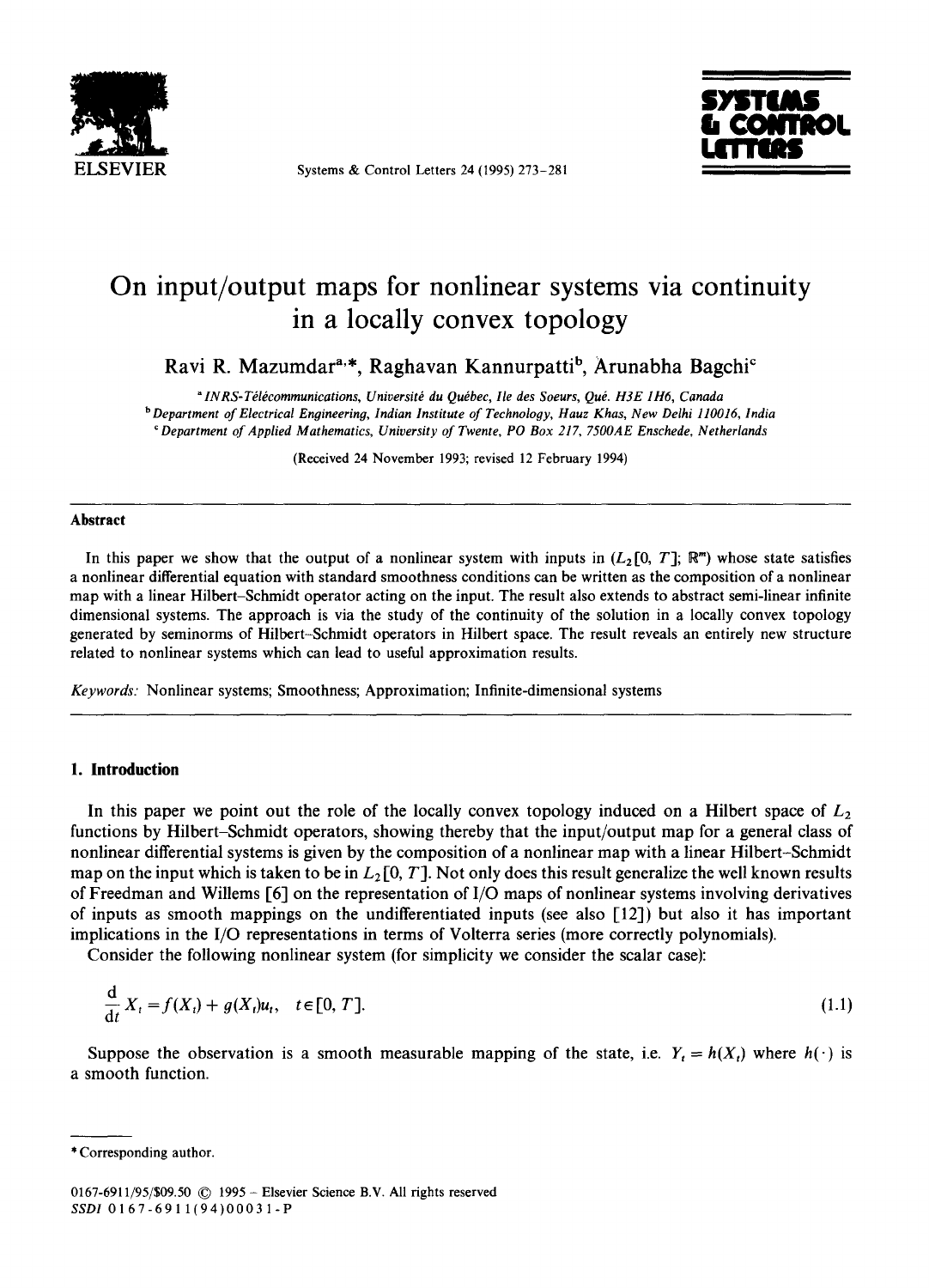Then the result of Freedman and Willems [6] states that if  $f(\cdot)$ ,  $g(\cdot)$  and  $h(\cdot)$  are  $C^{\infty}$  with bounded first derivatives then the solution can be written as:

$$
Y_t = h \circ r \bigg( \int_0^t u_s \, ds \bigg), \tag{1.2}
$$

where  $r(\cdot)$  is a continuous map not depending on  $\{u\}$ .

Their approach was based on differential geometric arguments. The extension to the vector case was obtained by an additional commutativity assumption on the control term  $q(\cdot)$ .

In this paper, by studying the continuity of the solution to (1.1) (but without the  $C^{\infty}$  requirement) in a locally convex topology generated by semi-norms of Hilbert-Schmidt operators, we obtain a generalization of the results using a purely functional analytic framework. The locally convex topology is termed the S-topology and plays an important role in the study of probability measures on infinite dimensional spaces. See  $[1, 2, 7, 9, 10]$  and the references therein.

The basic aim of this paper is to show that the S-topology has important implications in the study of deterministic nonlinear systems as well. In particular by studying a special class of S-continuous maps, i.e. those which are uniformly S-continuous around the origin (uscao), we can prove a generalization of the results of [6]. The representation result also leads to a very simple proof of the representation of I/O maps as finite Volterra series via the Weierstrass theorem on Hilbert spaces [11] without unduly restrictive conditions. A good discussion on Volterra series can be found in the book of Isidori [8] and the paper of Brockett [3].

The organization of the paper is as follows: in Section 2 we recall the basic facts of S-topology. In Section 3 we show that the representation result holds for nonlinear systems under *usual* hypotheses for which solutions over finite intervals can be shown to exist. In Section 4 we show how the representation result leads to very simple proofs of Volterra polynomial approximations.

#### **2. S-topology and the representation theorem**

In this section we recall the basic facts on the S-topology which will be the framework of study in this paper. We then state and prove a representation result for a particular class of S-continuous maps which occur in the study of nonlinear systems. For details we refer the reader to  $[7, 9, 10]$ .

We now introduce some notation which will be used throughout.

Let  $H = L_2([0, T]; H_1)$  denote the separable Hilbert space of square integrable functions in [0, T] which take values in another separable Hilbert space  $H_1$ .

Let  $[\cdot, \cdot]_T$  denote the usual inner-product in H i.e.

$$
[f, g]_T = \int_0^T \langle f_s, g_s \rangle \, \mathrm{d} s, \quad f, g \in H,
$$

where  $\langle \cdot, \cdot \rangle$  denotes the inner-product in  $H_1$  which is the usual euclidean scalar product when  $H_1 = \mathbb{R}^n$  and  $|\cdot|$  denotes the corresponding norm.

We denote the inner-product in  $L_2[0, t]$ ;  $t \in [0, T]$  by  $[\cdot, \cdot]_t$  which can be represented in terms of the inner-product on H by restricting the functions to the interval [0, t] by means of the projection operator  $Q_t$ defined by:

$$
Q_t f = \begin{cases} f(s), & 0 \le s \le t, \\ 0, & s \ge t, \end{cases}
$$

and hence

$$
[Q_t f, Q_t g]_T = [f, g]_t.
$$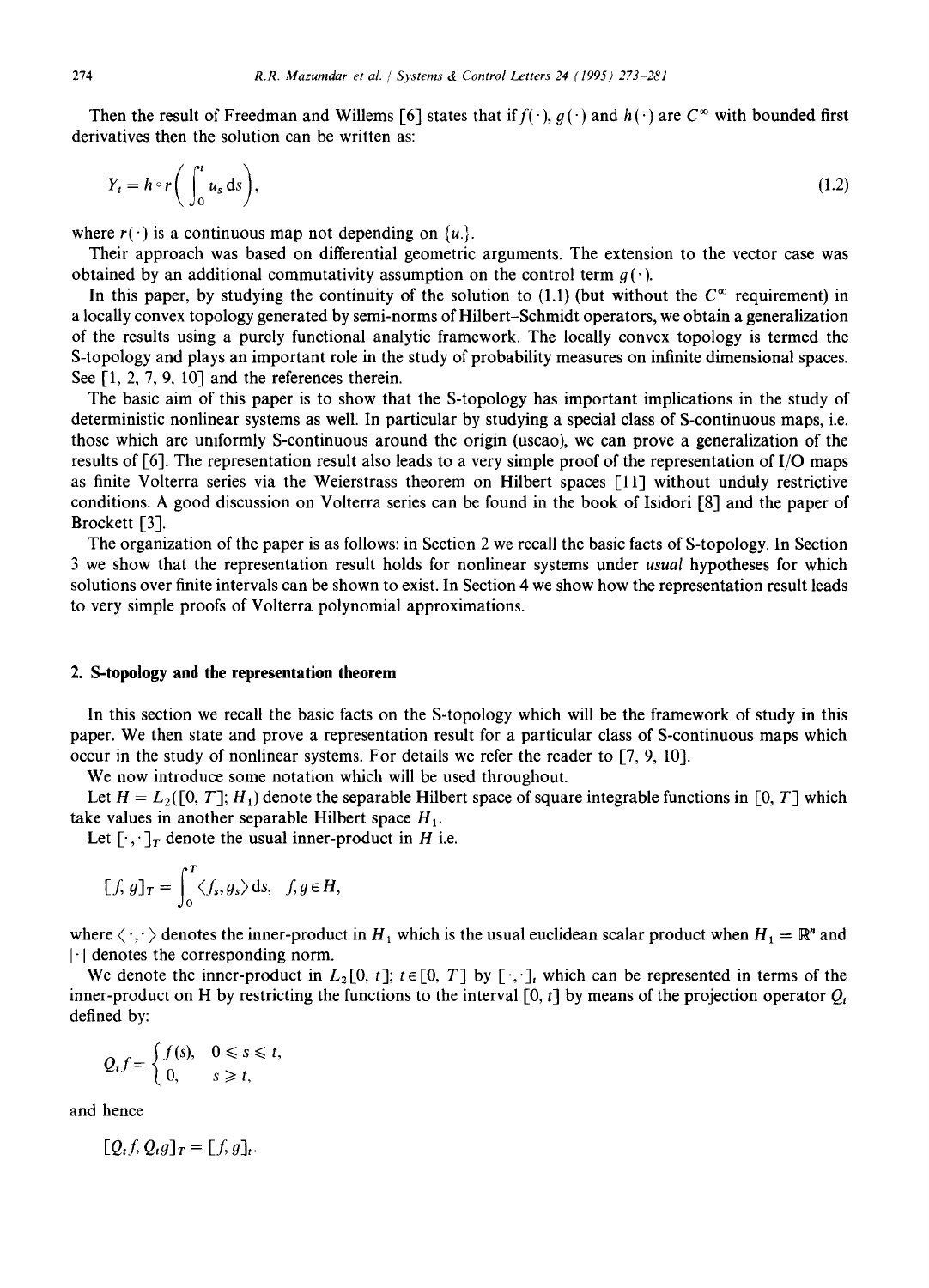**Definition 2.1.** A map  $F: H \to B$ , B a Banach space, is said to be continuous at  $x \in H$  in the S-topology if for any  $\varepsilon > 0$  there exists a Hilbert-Schmidt (HS) operator  $L_{\varepsilon}(x): H \to H$  such that

 $||L_{\epsilon}(x)(x - x')|| < 1 \Rightarrow ||F(x) - F(x')|| < \epsilon.$ 

We say that the mapping is uniformly S-continuous if  $L_{\varepsilon}(x)$  does not depend on x.

**Definition 2.2.** A map  $F: H \to B$  is said to be uniformly S-continuous around the origin (uscao) if F is uniformly S-continuous on sets:

 $U_n = \{x \in H: ||A_n x|| \leq 1\}$ 

where  $\{A_n\}_{n=1}^{\infty}$  is a sequence of Hilbert-Schmidt operators such that

$$
||A_n||_{\text{HS}} \to 0 \quad \text{and} \quad \bigcup_{n=1}^{\infty} U_n = H.
$$

**Remark.** A mapping which is uniformly S-continuous is obviously S-continuous around the origin. In fact taking  $A_n = (1/n)L$  with L defined above satisfies Definition 2.2. A necessary and sufficient condition for a map to be uscao was given by Gandolfi and Germani [7].

**Theorem 2.3.** *A map f(.)*:  $H \rightarrow B$ , where H is a real, separable Hilbert space and B is a Banach space, is uscao if *and only if it is continuous with respect to the topology*  $T_F$  *generated by a sequence of semi-norms*  $\{||L_i x||\}$  *where { Li} is a sequence of Hilbert-Schmidt operators.* 

**Remark.** If  $f: H \to B$  is uscao then  $q \circ f: H \to B$  is uscao if  $q: B \to B$  is continuous.

Recently, a representatidn result for a map to be uscao was given by Desantis et al. [5] which we state below.

**Theorem 2.4.** *A necessary and sufficient condition for a map*  $\mathbf{F} : H \to B$  to be uscao is that there exists *a Hilbert-Schmidt operator*  $L: H \to H$  and a continuous map  $q: H \to B$  such that

$$
F = g \circ L. \tag{2.1}
$$

*Moreover*  $q(\cdot)$  *is continuous on every bounded sphere in H.* 

In the next section via the use of Theorem 2.3 we show that the I/O maps of nonlinear systems whose state is governed by a nonlinear differential equation of type (1.1) with standard continuity and growth conditions on the coefficients  $f(\cdot)$  and  $g(\cdot)$  have the uscao property w.r.t. the inputs in  $L_2[0, T]$ .

## **3. Representation of I/O maps**

Consider the nonlinear system given below:

$$
\frac{\mathrm{d}}{\mathrm{d}t}X_t = f(X_t) + g(X_t)U_t, \quad 0 \leq t \leq T,\tag{3.1}
$$

$$
Y_t = h(X_t), \quad 0 \leq t \leq T,\tag{3.2}
$$

where  $X_t \in \mathbb{R}^n$ ,  $f(\cdot) : \mathbb{R}^n \to \mathbb{R}^n$ ,  $g(\cdot) : \mathbb{R}^n \to \mathbb{R}^n \times \mathbb{R}^m$ ,  $h(\cdot) : \mathbb{R}^n \to \mathbb{R}^p$  is a continuous map and  $U \in L_2([0, T], \mathbb{R}^m)$ .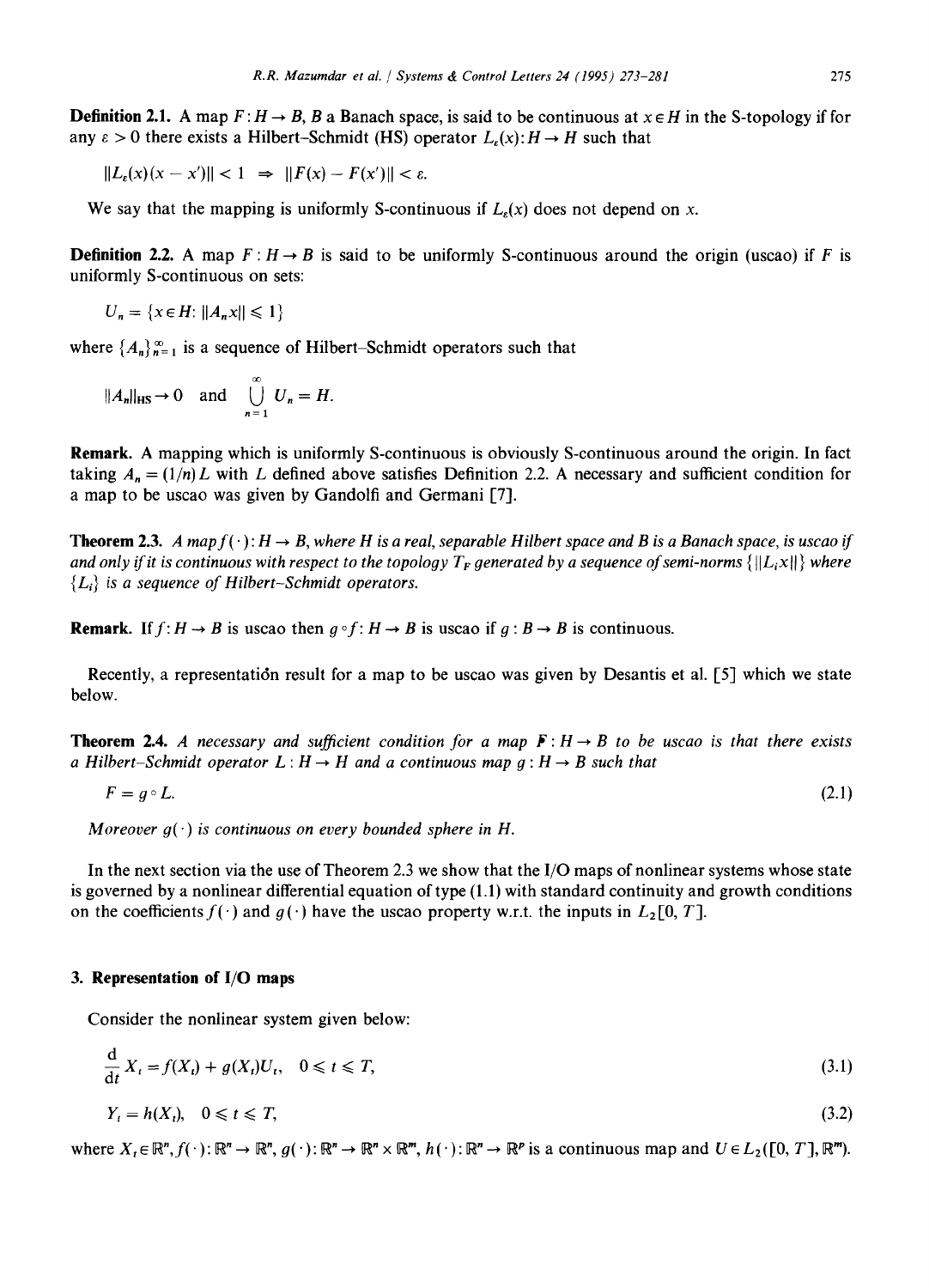Furthermore it is assumed that the coefficients  $f(\cdot)$ ,  $g(\cdot)$  satisfy the following assumptions:

(A1)  $f(\cdot)$  is uniformly Lipschitz with Lipschitz constant  $K < \infty$  i.e.

 $|f(x)-f(y)| \leqslant K|x-y|, \quad x, y \in \mathbb{R}^n$ .

(A2)  $g_{i,i}(\cdot) \in C^1$  and  $|\partial g_{i,i}(x)/\partial x_i| < K \forall x \in \mathbb{R}^n$  where  $g_{i,j}$  denotes the  $(i,j)$  element of  $g(\cdot)$  and  $1 \le i, l \le n$ ,  $1 \leq i \leq m$ .

(A3)  $f(\cdot)$  satisfies the following growth condition:

 $|f(x)| \leq C_1(1+|x|).$ 

(A4)  $\sup_x |g(x)|_0 < \infty$  where  $|g(x)|_0$  denotes the matrix norm defined by  $|A|_0 = \sup_{|h| \le 1} |Ah|$  for any matrix A.

Assumptions (A2) and (A4) imply that  $g(\cdot)$  satisfies uniform Lipschitz and growth conditions like  $f(\cdot)$  w.r.t. the matrix norm. We state this below without proof since it is just a simple consequence of the mean value theorem and the definition of the matrix norm.

**Lemma 3.1.** *Under the assumptions that*  $g(\cdot)$  *satisfies (A2) and (A4) the following is true. There exists a constant*  $C_2 < \infty$  such that:

$$
|g(x) - g(y)|_0 \le C_2 |x - y|, \quad \forall x, y \in \mathbb{R}^n \quad (Lipschitz condition)
$$

$$
|g(x)|_0 \le C_2 (1 + |x|), \quad \forall x \in \mathbb{R}^n \quad (Growth condition).
$$

Remark. With the above lemma the nonlinear differential equation describing the state satisfies the "usual" conditions for the existence and uniqueness of solutions for measurable inputs. The existence and uniqueness can be established by the usual Picard iteration technique. For details see any standard text on differential equations, e.g. Coddington and Levinson [4].

We now state the main representation result.

**Theorem** 3.2. *Consider the nonlinear system given by* (3.1) *and* (3.2) *and assume that the coefficients satisfy*   $(A1)–(A4)$ .

*Then for any input*  $Q_tU \in (L_2[0, t]; \mathbb{R}^m)$ *, there exists a Hilbert-Schmidt operator*  $K : (L_2[0, t]; \mathbb{R}^m) \rightarrow$  $(L_2[0, t]; \mathbb{R}^m)$  and a continuous mapping  $\Psi(\cdot):(L_2[0, t]; \mathbb{R}^m) \to \mathbb{R}^n$  such that the output  $\{Y_t\}$  satisfies

$$
Y_t = h(\Psi \circ KU(t)),\tag{3.3}
$$

*where* 

$$
v = KU, \qquad v_t = \int_0^t K(t,s)U_s ds,
$$

*and*  $\Psi(\cdot)$  does not depend on U.

In order to prove the theorem we need the following estimate on the solution of the differential equation.

**Lemma 3.3.** Let  $\{X_t\}_{t \in [0, T]}$  denote the solution of (3.1) under the assumptions (A1)-(A3). Then there exist finite *constants*  $K_1$ ,  $K_2$  *and*  $K_3$  *such that*  $X_t$  *for*  $t \in [0, T]$  *satisfies:* 

$$
\sup_{0 \le t \le T} |X_t| \le (K_1 + K_2 ||U||) e^{K_3 ||U||}.
$$
\n(3.4)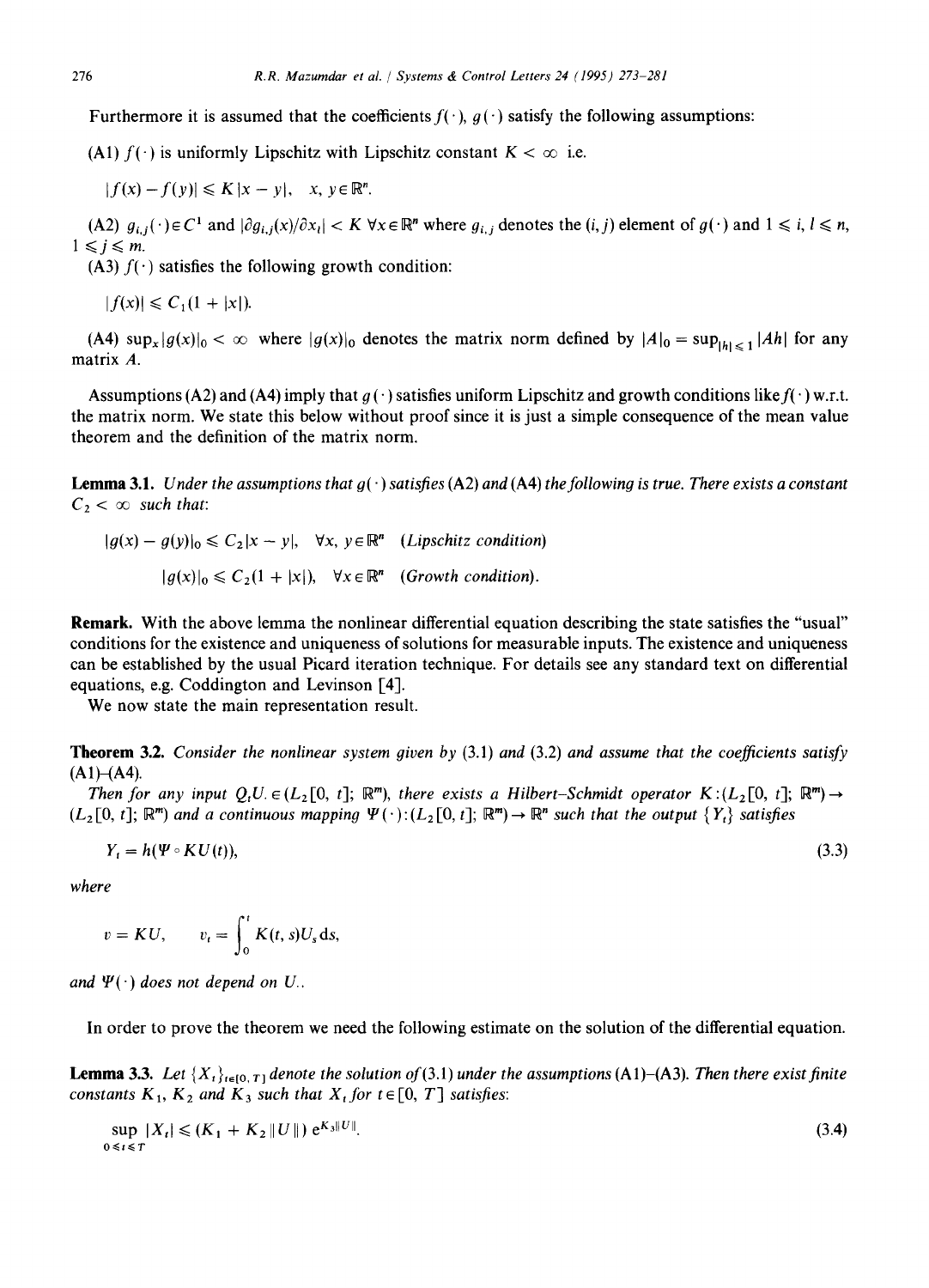**Proof. Integrating (3.1)** gives:

$$
X_t = X_0 + \int_0^t f(X_v) dv + \int_0^t g(X_v) U_v dv.
$$

Therefore:

$$
|X_t| \leq |X_0| + \int_0^t |f(X_v)| dv + \int_0^t |g(X_v)U_v| dv.
$$

Using the growth conditions on  $f(\cdot)$  and  $g(\cdot)$  we obtain

$$
|X_t| \leq |X_0| + C_1 \int_0^t (1 + |X_v|) dv + \int_0^t |g(X_v)|_0 |U_v| dv
$$
  

$$
\leq |X_0| + C_2 \sqrt{t} ||U||_t + C_1 t + \int_0^t (C_1 + C_2 |U_v|) |X_v| dv.
$$

Using the Gronewall-Bellman inequality applied to  $|X_t|$  we obtain

$$
|X_t| \leq (|X_0| + C_2 \sqrt{T} ||U|| + C_1 T) e^{(C_1 T + C_2 \sqrt{T} ||U||)},
$$

and since the bound on the r.h.s. is true for all  $t \in [0, T]$  the result follows by identifying  $K_1 =$  $(|X_0| + TC_1)e^{C_1T}$ ,  $K_2 = \sqrt{TC_2}e^{C_1T}$  and  $K_3 = C_2\sqrt{T}$ .  $\Box$ 

**Remark.** In the following we denote the bound on the r.h.s. above by  $K_1(||U||)$  for convenience. Note  $K_1(\|U\|)$  is increasing in  $\|U\|$ . With the aid of the estimates we now prove the theorem.

**Proof of Theorem 3.2.** We prove the theorem by showing that the solution of (3.1) as a mapping on the input in  $(L_2[0, T], \mathbb{R}^m)$  to  $(L_2[0, T], \mathbb{R}^n)$  is uscao by establishing continuity with respect to a topology of a sequence of Hilbert-Schmidt operators *{nL}* for an appropriate Hilbert-Schmidt operator L. Then the required conclusions follow from Theorems 2.3 and 2.4.

Let  $\{X_t(U)\}\$  and  $\{X_t(U')\}$  be two solutions to (3.1) corresponding to two inputs U. and U., respectively. Then,

$$
||X(U) - X(U')||^2 = \int_0^T \left| \int_0^t (f(X_s(U)) - f(X_s(U')) \, ds + \int_0^t (g(X_s(U))U_s - g(X_s(U'))U'_s) \, ds \right|^2 \, dt. \tag{3.5}
$$

Using the Lipschitz conditions on  $f(\cdot)$  and  $g(\cdot)$  we obtain

$$
||X(U) - X(U')||^2 \le 3K^2 \int_0^T \int_0^t |X_s(U) - X_s(U')|^2 \, ds \, dt
$$
  
+  $3C_2^2 \int_0^T \int_0^t |X_s(U) - X_s(U')|^2 \, ds \int_0^t |U_s|^2 \, ds \, dt$   
+  $3 \int_0^T \left| \int_0^t g(X_s(U'))(U_s - U'_s) \, ds \right|^2 \, dt$   
 $\le 3K^2 T \int_0^T ||X(U) - X(U')||_t^2 \, dt + 3C_2^2 ||U||^2 \int_0^T ||X(U) - X(U')||_t^2 \, dt$   
+  $3 \int_0^T \left| \int_0^t g(X_s(U'))(U_s - U'_s) \, ds \right|^2 dt.$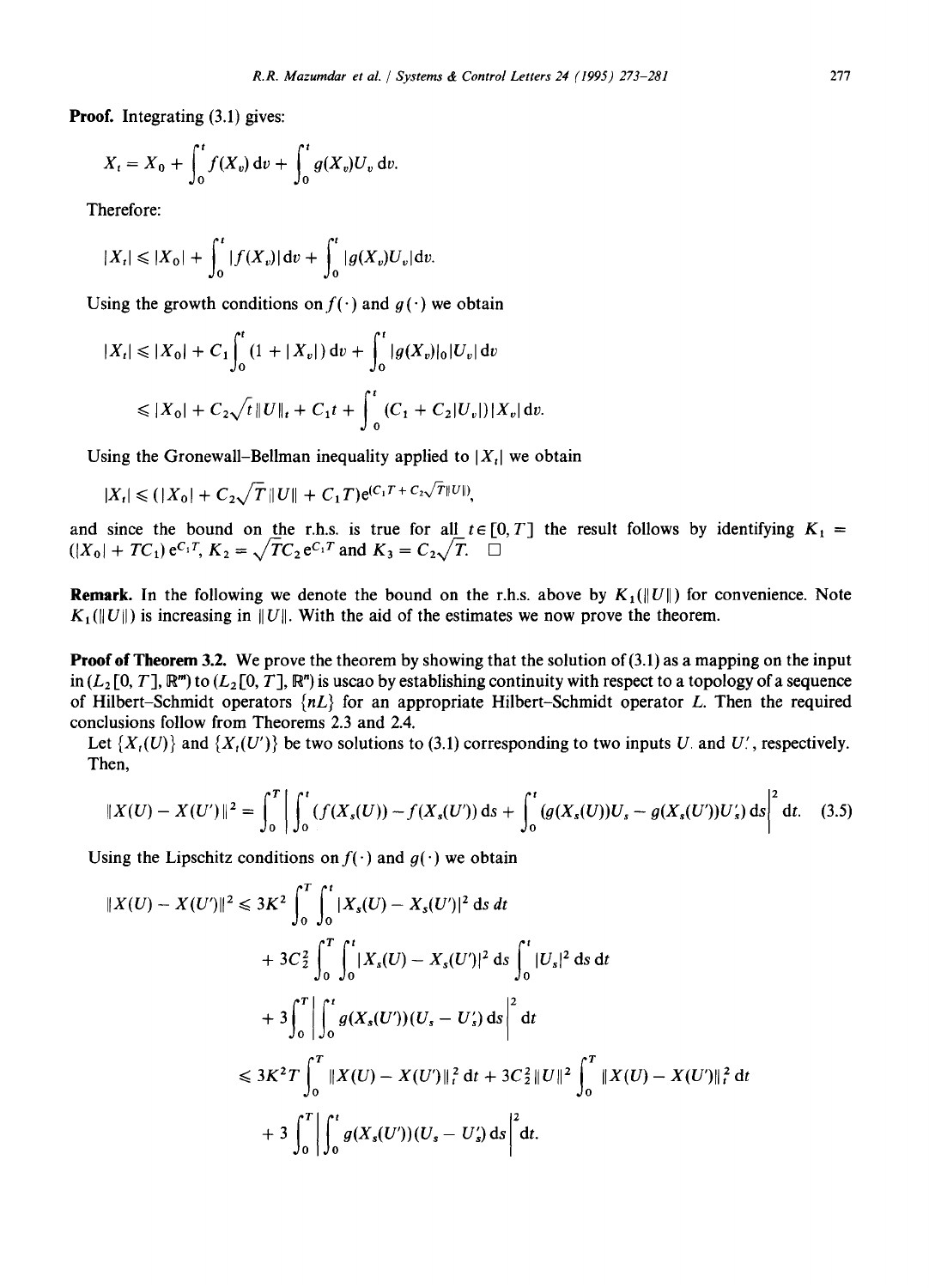Define the Hilbert-Schmidt (and Volterra) operator L by

$$
Lf = g, \qquad g_t = \int_0^t f_s \, ds, \qquad f \in (L_2(0, T], \mathbb{R}^m),
$$

and by abuse of notation we define  $L_t f = \int_0^t f_s ds$ .

Let us now consider the integrand of the third integral above. Then via integration by parts since  $g(\cdot)$  is assumed to be in  $C<sup>1</sup>$  we obtain:

$$
\int_0^t g(X_s(U))(U_s - U'_s) \, ds = g(X_t(U'))L_t(U - U') - \int_0^t \frac{dg(X_s(U'))}{ds} L_s(U - U') \, ds.
$$

Then by definition

$$
\frac{dg(X_s(U'))}{ds} = \sum_{l=1}^n \frac{\partial g(X_s(U'))}{\partial X_s(l,U')} \left[ f_l(X_s(U') + \sum_{j=1}^m g_{l,j}(X_s(U'))U'_s(j), \right]
$$

where the index  $l(i)$  denotes the *l*th (*j*th) component of the corresponding vector.

Therefore, using the Cauchy-Schwarz inequality we obtain:

$$
\bigg|\int_0^t g(X_s(U'))(U_s-U'_s)\,ds\bigg|^2\leqslant 2|g(X_s(U')|_0^2|L_s(U-U')|^2+2\bigg\|\frac{dg(X(U'))}{ds}\bigg\|_t^2\|L(U-U')\|_t^2.
$$

Using the growth conditions on  $f(\cdot)$ ,  $g(\cdot)$  and the result of Lemma 3.3 we obtain

$$
\left\|\frac{dg(X(U'))}{ds}\right\|_{t}^{2} \leqslant t4nK^{2}C_{1}^{2}(K_{1}(\|U'\|)^{2}+1)+4nmK^{2}C_{2}^{2}(1+K_{1}(\|U'\|)^{2})\|U'\|_{t}^{2}.
$$

Therefore combining all the estimates we obtain:

$$
\begin{aligned} \|X(U) - X(U')\|_T^2 &\leq 3K^2 T \int_0^T \|X(U) - X(U')\|_t^2 \, \mathrm{d}t \\ &+ 3C_2^2 \|U\|^2 \int_0^T \|X(U) - X(U')\|_t^2 \, \mathrm{d}t + 3(K_3(\|U'\|) \|L(U - U')\|_T^2, \end{aligned}
$$

where  $K_3(||U'||) = nK^2C_1^2T(1 + K_1(||U'||) + 4nmK^2C_2^2(1 + K_1(||U'||))||U'||^2$ .

Now applying the Gronewall–Bellman inequality to  $||X(U) - X(U)||_t^2$  we obtain:

$$
||X(U) - X(U')||^2 \leq K(||U||, ||U'||)||L(U - U')||^2,
$$

where  $K(\Vert U \Vert, \Vert U' \Vert)$  is an increasing constant (depending on  $\Vert U \Vert, \Vert U' \Vert$ ) given by

$$
K(\|U\|, \|U'\|) = K_3(\|U'\|) e^{\{3K^2T + C_2^2T\|U\|^2\}}.
$$

Hence for all integers  $n \ge K(||U||, ||U'||)$  we have that  $||X(U) - X(U')||$  is continuous w.r.t. the sequence of semi-norms  $\{|nL|\}$  where L is the Hilbert-Schmidt integral operator defined by

$$
Lf = g,
$$
  $g_t = \int_0^t f_s ds.$ 

Therefore by Theorem 2.3 the solution  $\{X_t(U)\}\$  of (3.1) is uscao and by Theorem 2.4 the representation follows.  $\Box$ 

Remarks. Theorem 3.4 can be seen as a generalization of the result of Freedman and Willems [6] since the representation as the integral of the input is a particular case of the general result which states that the representation can be written as a Hilbert-Schmidt mapping on the input. Our conditions are however much weaker. On the other hand the result of Theorem 3.4 does not identify the Hilbert-Schmidt explicitly as is the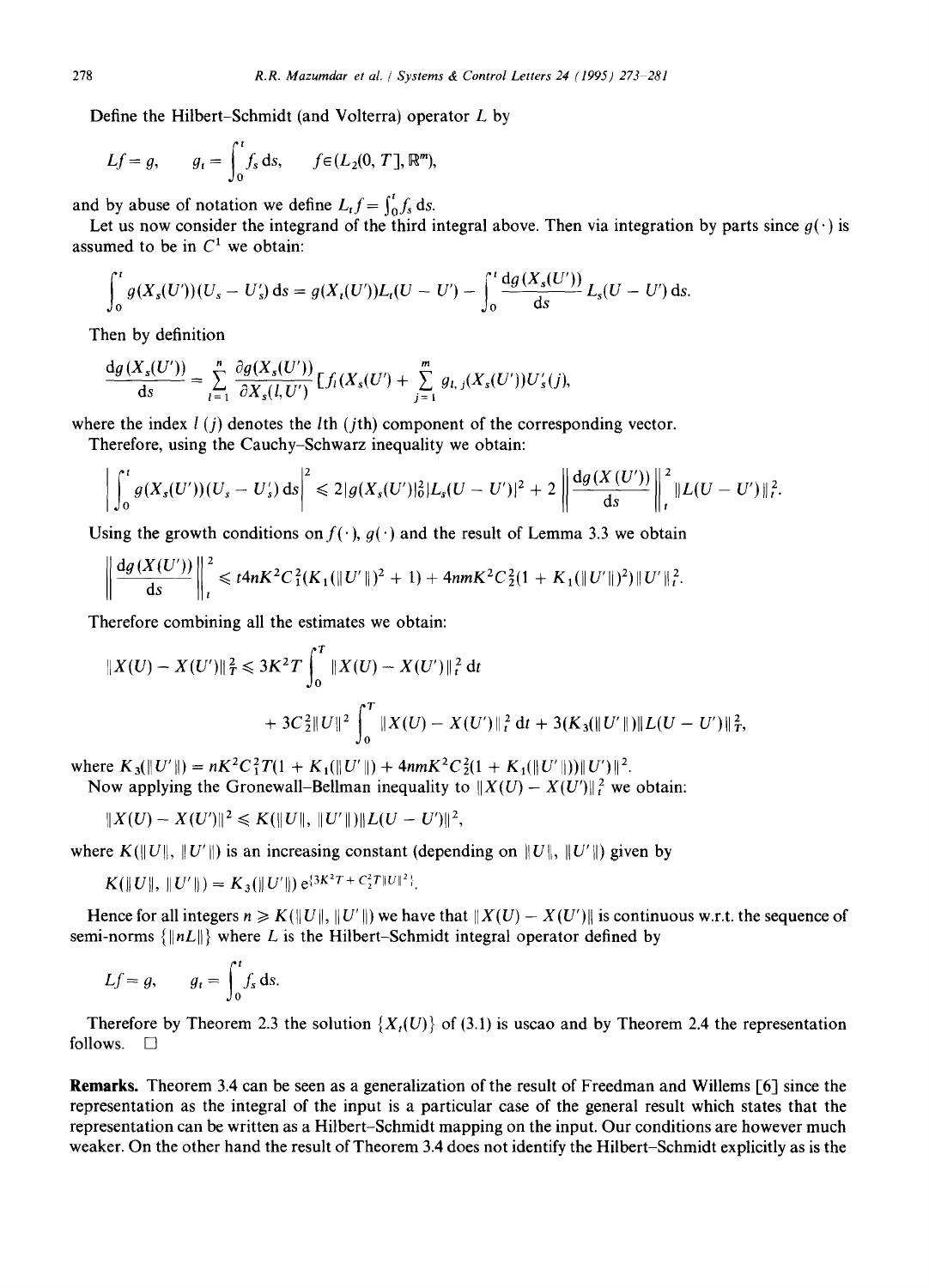case in [6]. The importance of the result in practical terms is that it justifies the use of Volterra expansions of the I/O map and in the infinite dimensional case (which is given below) the result is of importance in Galerkin approximations.

The above result can also be shown to hold for a class of infinite-dimensional systems which we show below. These are the class of semi-linear abstract differential systems of the type given below.

Consider the abstract semi-linear differential equation:

$$
\frac{dX(t,h)}{dt} = AX(t,h) + f(X(t,h)) + Bh(t), \quad 0 \leq t \leq T
$$
\n(3.6)

where  $X(\cdot, h) \in (L_2[0, T]; H_1)$ , A is the infinitesimal generator of a strongly continuous  $C_0$  semigroup.  $f(\cdot)$ :  $H_1 \rightarrow H_1$  is homogeneous and satisfies a uniform Lipschitz condition with Lipschitz constant *K*,  $B: H_2 \rightarrow H_1$ is a bounded, Hilbert-Schmidt operator and the input  $h(\cdot) \in (L_2[0, T]; H_2$  where  $H_1$  and  $H_2$  are separable Hilbert spaces.

Then we can show the following result for the process  $X(\cdot, h)$  which is the solution of (3.6). We omit the proof since it is similar to the one above except that under the above assumptions the solution can be shown to be uniformly S-continuous (and hence uscao).

**Theorem 3.4.** *Consider the abstract semi-linear system given by (3.6). Then for each h*  $\in$  ( $L_2$ [0, T];  $H_2$ ), (3.6) has *a unique solution X(* $\cdot$ *, h) such that X(t, h) is weakly continuous in*  $0 \le t \le T$  *and moreover the solution can be written as:* 

$$
X(\cdot, h)=g\circ(Lh),
$$

*or equivalently* 

$$
X(t, h) = g(Lh)(t),
$$

*where L is a linear Hilbert-Schmidt operator mapping*  $(L_2[0, T]; H_2) \to (L_2[0, T]; H_2)$  *and*  $g(\cdot)$  *is a continuous map mapping*  $(L_2[0, T]; H_2) \rightarrow (L_2[0, T]; H_1)$ .

#### **4. Volterra approximations**

The uscao property of functions on H leads to very simple proofs of approximation of I/O maps of nonlinear systems in terms of Volterra polynomials [2].

Recall a mapping  $P^{N}(\cdot): H \to H$  is said to be a finite Volterra polynomial if  $P^{N}(\cdot)$  has the form:

$$
P^N(h)=\sum_{n=0}^N p_n(Lh),
$$

where  $p_n(h)$  is a symmetric n-linear form on H i.e.  $p_n(h)$  is a finite homogeneous polynomial (of order n) and L is a Hilbert-Schmidt, Volterra operator.

Then the uscao property of I/O maps of nonlinear systems given by  $(2.1)$  or  $(1.4)$  above leads to the following result.

**Theorem 4.1.** *Let*  $Y_t(h) = h(X_t(U))$  be the output of a nonlinear system which is uscao. Then  $Y_t(U)$  can be *approximated by a finite Volterra polynomial for every input U which lies in a bounded sphere in H.* 

Proof. The proof essentially follows from the Weierstrass theorem for separable Hilbert spaces (see Prenter [11]).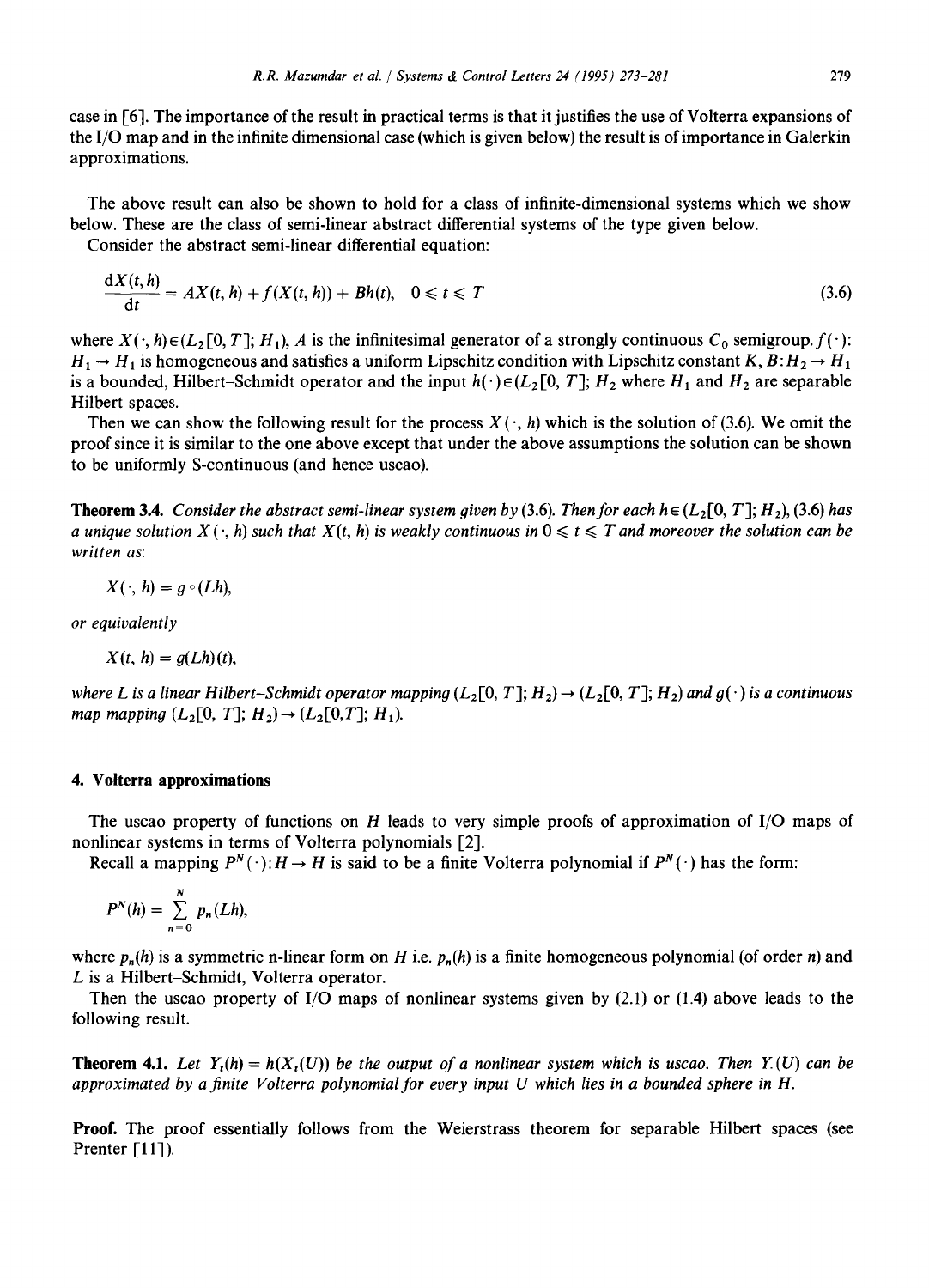Indeed, by the Weierstrass theorem for all continuous maps  $g(\cdot)$  on H, for every compact set C in H and  $\epsilon > 0$  there exists a polynomial of finite rank N<sub> $\epsilon$ </sub> (which depends on C) such that:

$$
\sup_{h\in C}||P^{N_{\varepsilon}}(h)-g(h)||\leq \varepsilon.
$$

Now since  $Y_r(U)$  is uscao by Theorem 3.4  $Y_r(U) = \phi(LU)(t) = h \circ \Psi(LU)(t)$  where L is Hilbert-Schmidt. By the decomposition of every Hilbert-Schmidt operator  $L = K \Lambda$  where K is compact and  $\Lambda$  is Hilbert-Schmidt it follows that the bounded sets  $M = \{h \in H: ||h|| \le m\}$  are mapped into pre-compact sets i.e.  $L(M)$  is compact. Hence by the Weierstrass theorem

 $\sup$   $||P^{N_{\varepsilon}}(LU) - \phi(LU)|| \leq \varepsilon$ ,  $LU \in L(M)$ 

which is equivalent to

 $\sup ||P^{N_{\varepsilon}}(LU) - \phi(LU)|| \leq \varepsilon,$ *U~M* 

and  $P^{N_g}(LU)$  defines a finite rank Volterra polynomial.

**Remark.** By exploiting the fact that the representation map is continuous on every bounded sphere in H a very simple proof of BIBO stability can be given (via the Heine-Borel theorem).

## **5. Conclusions**

In this paper we have pointed out the use of the locally convex topology associated with seminorms of Hilbert-Schmidt operators in revealing an entirely new structure for I/O maps of nonlinear systems from which the existence of Volterra expansions for such maps is very easily established. The representation result however does not give an explicit characterization of the Hilbert-Schmidt operator acting on the input. Since the inputs are assumed to be in  $L_2[0, T]$  the result does not indicate any smoothness associated with the kernel of the Hilbert-Schmidt operator as in the case of the result of Freedman and Willems [6]. However, it is well known that one can approximate kernels on  $L_2([0, T] \times [0, T])$  by differentiable kernels and thus one can approximate the I/O maps by smooth filters acting on the inputs (in particular they can be taken to be differentiable).

#### **Acknowledgements**

This work was supported in part by a grant from the Natural Sciences and Engineering Council of Canada No. OGP 0042024. The authors wish to thank Prof. A. Germani for useful discussions and making his preprints available to us.

#### **References**

- [1] A. Bagchi and R.R. Mazumdar, Some recent results in white noise theory, *Acta Math. Appl.,* June 1994, to appear.
- [2] A.V. Balakrishnan, *Applied Functional Analysis* (Springer, New York, 2nd ed. 1980).
- [3] R. Brockett, Volterra series and geometric control theory, *Automatica* 12 (1976) 167-176.
- [4] E.A. Coddington and N. Levinson, *Theory of Ordinary Differential Equations* (McGraw-Hill, New York, 1955).
- [5] A. De Santis, A. Gandolfi, A. Germani and P. Tardelli, Polynomial approximation for a class of physical random variables, *Proc. Amer. Math. Soc.* 120 (1994) 261-266.